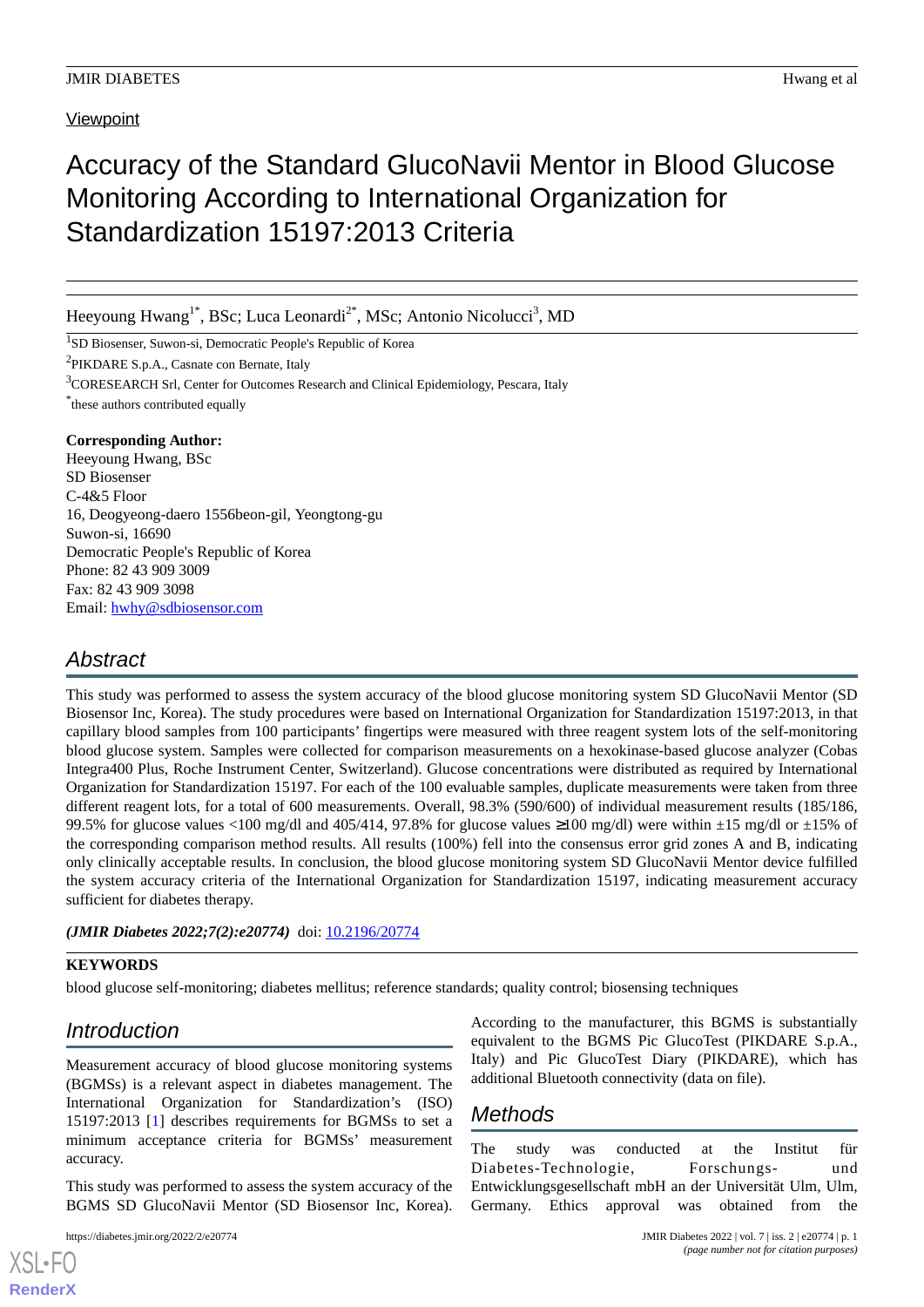#### **JMIR DIABETES** Hwang et al.

Ethik-Kommission der Landesärztekammer Baden-Württemberg (MP-2012-009). In addition, the study was exempted from approval by the regulatory authority Bundesinstitut für Arzneimittel und Medizinprodukte (95.06 - 5661 - 7848).

Study procedures were based on ISO 15197:2013, in that capillary blood samples from at least 100 participants'fingertips were measured with three reagent system lots of the self-monitoring blood glucose (SMBG) system. Samples were collected for comparison measurements on a hexokinase-based glucose analyzer (Cobas Integra400 Plus, Roche Instrument Center, Switzerland), which is traceable according to the requirements of ISO 17511 [\[2\]](#page-1-1). Glucose concentrations were distributed as required by ISO 15197, and samples with concentrations  $\leq 50$  mg/dl or  $>400$  mg/dl could be adjusted by glycolysis or glucose supplementation. A total of 114 samples from 110 participants were taken. In total, 14 samples were excluded from analysis for different reasons: the glucose concentration category was already filled, the glucose concentrations were unstable, the comparison method's quality control measurement was out of range, and the oxygen partial pressure of adjusted samples was outside of the range found in

native blood samples [\[3\]](#page-1-2). For each of the 100 evaluable samples, duplicate measurements were taken from three different reagent lots, for a total of 600 measurements.

For data analysis, system accuracy criteria of ISO 15197 were applied: at least 95% of each individual reagent system lot's results have to be found within  $\pm 15$  mg/dl or  $\pm 15$ % of comparison method results (for glucose concentrations <100 mg/dl and ≥100 mg/dl, respectively), and at least 99% of all results have to fall into clinically acceptable consensus error grid zones A and B  $[1,4]$  $[1,4]$  $[1,4]$  $[1,4]$ .

## *Results*

Overall, 98.3% (590/600) of individual measurement results (185/186, 99.5% for glucose values <100 mg/dl and 405/414, 97.8% for glucose values  $\geq 100$  mg/dl) were within  $\pm 15$  mg/dl or  $\pm 15\%$  of the corresponding comparison method results [\(Table](#page-1-4) [1\)](#page-1-4). All results (100%) fell into consensus error grid zones A and B, indicating only clinically acceptable results. The SMBG system exhibited small positive measurement bias, ranging from 1.7% to 3.6%.

<span id="page-1-4"></span>**Table 1.** System accuracy results for the SD GlucoNavii Mentor.

| Glucose concentration range                 | Results within prespecified ranges of the comparison method results, $n$ (%) |                                           |                                           |
|---------------------------------------------|------------------------------------------------------------------------------|-------------------------------------------|-------------------------------------------|
|                                             | $\pm$ 5 mg/dl or $\pm$ 5% <sup>a</sup>                                       | $\pm 10$ mg/dl or $\pm 10\%$ <sup>a</sup> | $\pm 15$ mg/dl or $\pm 15\%$ <sup>a</sup> |
| $\langle 100 \text{ mg/dl} \rangle (n=186)$ | 109(58.6)                                                                    | 164 (88.2)                                | 185 (99.5)                                |
| $\geq$ 100 mg/dl (n=414)                    | 231 (55.8)                                                                   | 363 (87.7)                                | 405 (97.8)                                |
| Overall $(n=600)$                           | 340 (56.7)                                                                   | 527 (87.8)                                | 590 (98.3)                                |

 $a<sup>a</sup>$ Differences were assessed for comparison method glucose concentrations <100 mg/dl, and relative differences were assessed for comparison method glucose concentrations ≥100 mg/dl.

## *Conclusions*

In conclusion, in this study, the investigated BGMS SD GlucoNavii Mentor device fulfilled the system accuracy criteria of ISO 15197, indicating measurement accuracy sufficient for diabetes therapy.

## **Acknowledgments**

The study was funded by SD Biosensor, Inc, Korea, and the medical writing was funded by PIKDARE S.p.A., Italy.

## <span id="page-1-0"></span>**Conflicts of Interest**

<span id="page-1-1"></span>HH is an employee of SD Biosensor, Republic of Korea. LL is an employee of PIKDARE S.p.A., Italy. AN received research grants from PIKDARE S.p.A., Italy.

### <span id="page-1-2"></span>**References**

- 1. International Organization for Standardization. In vitro diagnostic test systems Requirements for blood-glucose monitoring systems for self-testing in managing diabetes mellitus. ISO 2013:5197. [doi: [10.3403/02816037\]](http://dx.doi.org/10.3403/02816037)
- <span id="page-1-3"></span>2. International Organization for Standardization. In vitro diagnostic medical devices -- Measurement of quantities in biological samples -- Metrological traceability of values assigned to calibrators and control materials. ISO 2003:7511. [doi: [10.3403/02874017\]](http://dx.doi.org/10.3403/02874017)
- 3. Freckmann G, Schmid C, Baumstark A, Pleus S, Link M, Haug C. Partial pressure of oxygen in capillary blood samples from the fingertip. J Diabetes Sci Technol 2013 Nov 01;7(6):1648-1649 [\[FREE Full text](http://europepmc.org/abstract/MED/24351193)] [doi: [10.1177/193229681300700627](http://dx.doi.org/10.1177/193229681300700627)] [Medline: [24351193](http://www.ncbi.nlm.nih.gov/entrez/query.fcgi?cmd=Retrieve&db=PubMed&list_uids=24351193&dopt=Abstract)]
- 4. Parkes JL, Slatin SL, Pardo S, Ginsberg BH. A new consensus error grid to evaluate the clinical significance of inaccuracies in the measurement of blood glucose. Diabetes Care 2000 Aug;23(8):1143-1148 [[FREE Full text](http://care.diabetesjournals.org/cgi/pmidlookup?view=long&pmid=10937512)] [doi: [10.2337/diacare.23.8.1143](http://dx.doi.org/10.2337/diacare.23.8.1143)] [Medline: [10937512\]](http://www.ncbi.nlm.nih.gov/entrez/query.fcgi?cmd=Retrieve&db=PubMed&list_uids=10937512&dopt=Abstract)

[XSL](http://www.w3.org/Style/XSL)•FO **[RenderX](http://www.renderx.com/)**